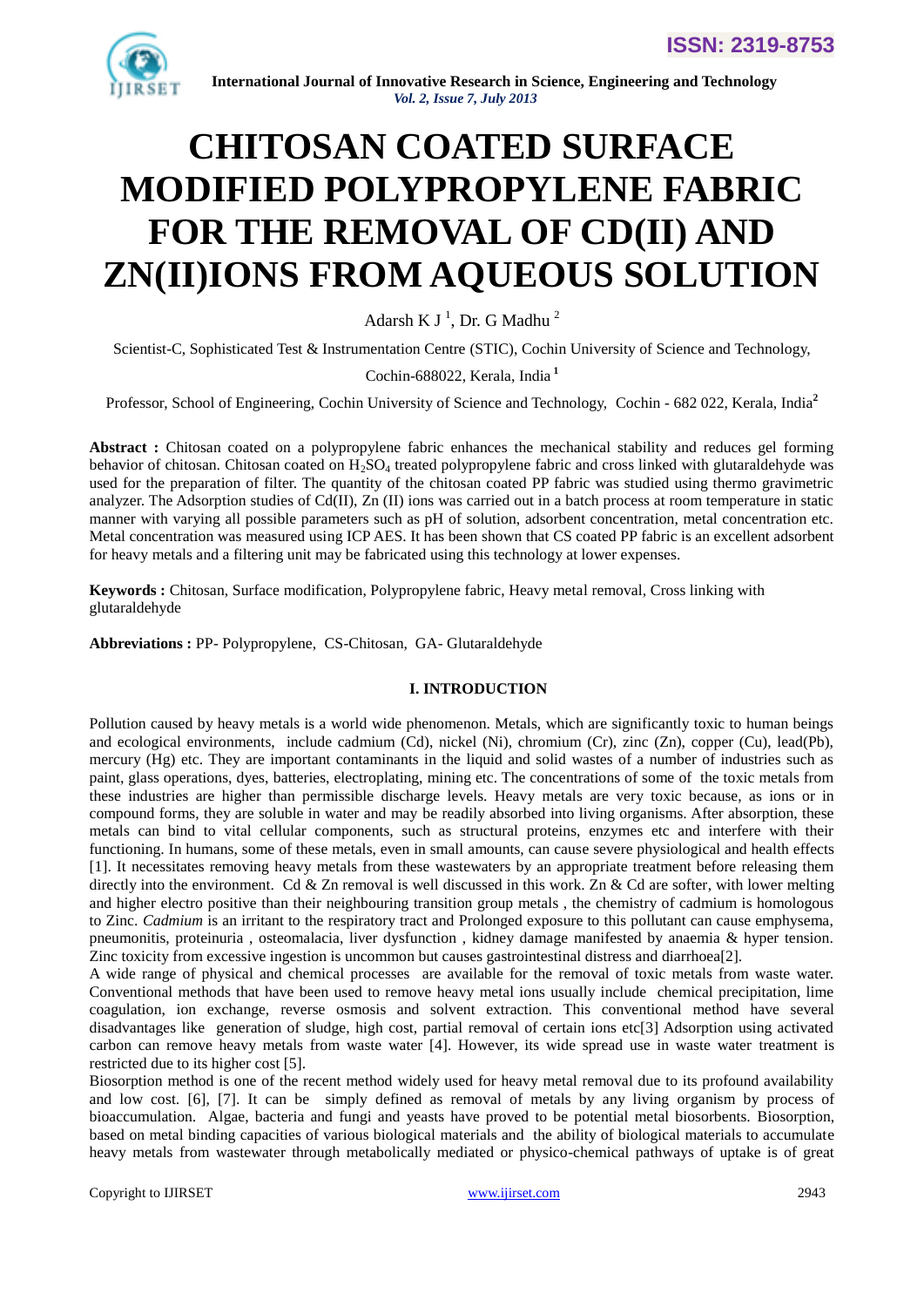

concern. The major advantages of biosorption over conventional treatment methods are low cost, high efficiency, minimize chemical and biological sludge, reuse of biosorbent and possibility of metal recovery[8].

Chitosan has been investigated by several researchers as a biosorbent for the capture of heavy metals from aqueous solutions. Its use as a biosorbent is justified due to following significance (a) low cost compared to commercial activated carbon, (b) outstanding chelation behavior [9]. Chitin is a white, hard, inelastic, nitrogenous polysaccharide and is the second most abundant polymer in nature after cellulose. It can be extracted from shells of prawns, crabs, insects and other crustaceans [10]. Chitosan is the N-deacetylated derivative of chitin. A sharp nomenclature with respect to the degree of N-deacetylation has not been defined between chitin and chitosan . Chitin and chitosan are of commercial interest due to its special characteristics such as hydrophilicity, biocompatibility, biodegradability, nontoxicity, adsorption properties, etc. [11]. Chitosan can be used as an adsorbent to remove heavy metals due to the presence of amino and hydroxyl groups, which can serve as the active sites. [12],[13]. However, chitosan is very sensitive to pH as it can either form gel or dissolve depending on the pH values [14].

Surface modification has become a popular method for providing a material with desirable properties for practical applications, and many methods of surface modification have been employed. Crosslinking with glutaraldehyde(GA) widely applied method of surface modification. It will stabilize chitosan in acid solutions and enhance its mechanical properties [15].It also increases its resistance to biochemical and microbial degradation. Moreover, chemical grafting of new functional sites improves extraction selectivity as well as maximum sorption capacities and pH sensitivity [16].

A proper and inexpensive material is used as immobilization support for chitosan to build the filter, can reduce the cost of the chitosan without effecting the metal adsorption capacity. The chitosan coated on a rigid material ( glass beads, sand or filter fabric are desirable ) enhances mechanical stability and reduces gel forming behavior and mass transfer [17]. The use of filter fabric is favored due to its large surface area, excellent control on flow transfer characteristics and the low cost, especially when nonwoven fabrics of Polypropylene (PP) is adopted. The appropriate surface modification of polypropylene can improve its properties like wettability, dyeability and adhesionproperties, which will increase the adhesion of chitosan coating [18]. The detailed studies has been conducted by Jozef Ráheľ et. al and [Maher Z. Elsabeea](http://www.sciencedirect.com/science?_ob=RedirectURL&_method=outwardLink&_partnerName=27983&_origin=article&_zone=art_page&_linkType=scopusAuthorDocuments&_targetURL=http%3A%2F%2Fwww.scopus.com%2Fscopus%2Finward%2Fauthor.url%3FpartnerID%3D10%26rel%3D3.0.0%26sortField%3Dcited%26sortOrder%3Dasc%26author%3DElsabee,%2520Maher%2520Z.%26authorID%3D7003985688%26md5%3D76433855afada6a0ad1b4b3be4a7950a&_acct=C000056699&_version=1&_userid=2241385&md5=94961396024f001a6c39656586d7b11f) et. al on Plasma treatment of polypropylene fabric and chitosan coating [19],[20].

Not many investigations on chemical surface modification of PP has been reported."Surface Chemical Modification of Polypropylene Fiber Waste" was done in details by Jamerson et. al. The treatment of fabrics with concentrated H2SO4 revealed the presence of complex mechanisms involving sulfonation, oxidation, decomposition, and aromatization to form carbonaceous structures, A high concentration of cation exchange sites introduced on the PP fabric improve the wettability which may be used as a support for suitable adsorbing medium [21].The objective of the work is to develop a cost effective technology for the removal of heavy metals from industrial waste water. A detailed study of surface chemical modification of Polypropylene Fabric by H2SO4 was conducted and CS was coated on acid treated polypropylene fibre and cross linked with glutaraldehyde to improve the stability. Batch adsorption studies were carried out using the CS coated PP fibre to remove  $Cd(II)$  and  $Zn(II)$  ion from waste water

## **II. EXPERIMENTAL**

## *A Reagents*

Chitosan flakes with deacetylation degree of about 80% was collected from India Sea Foods, Cochin, India. Polypropylene nonwoven fabric purchased from local market was washed with distilled water, air dried and used. All other chemicals and reagents used in this work were analytical grade and used as received. The aqueous solution of metal ions was prepared from their acetate salt using Millipore water.

## *B Preparation of the filter*

Surface modification of PP fabric: The Polypropylene nonwoven fabric was cut into square pieces of 15mm x15mm size. Each piece of dried fabric was weighed (Precisa balance with resolution of 0.01mg.) and treated with 100ml concentrated H<sub>2</sub>SO<sub>4</sub> (  $98\%$ , Merck) at 100<sup>o</sup>C for 24 hrs. Then the fabric was extensively washed with distilled water and dried.

Coating of Chitosan: About 5g of chitosan was slowly added to 500 ml of 2.5% (v/v) acetic acid ( 99% , Merck) solution with constant stirring by a magnetic stirrer. Acid treated PP fabric was immersed in the acidic CS solution for 24hrs [22]. The CS Coated PP fabric was washed with distilled water and dried. The process (15 min of dipping) was repeated 3 times to form a thick coating [23]. The CS coated fabric was immersed in a coagulation bath made of 0.5% NaOH solution for 3hrs to neutralize the amino group.

Cross linking with glutaraldehyde : CS coating was heterogeneously cross linked with  $0.75\%$  (w/w) aqueous glutaraldehyde solution without agitation followed by rinsing with distilled water to remove unseated GA residue and weakly attached chitosan homopolymer. The newly formed filter was called GA crosslinked CS coated PP filter ( GA-CS-PP Filter). The filters were dried and weighted prior to each adsorption experiment to get the average value of chitosan coating.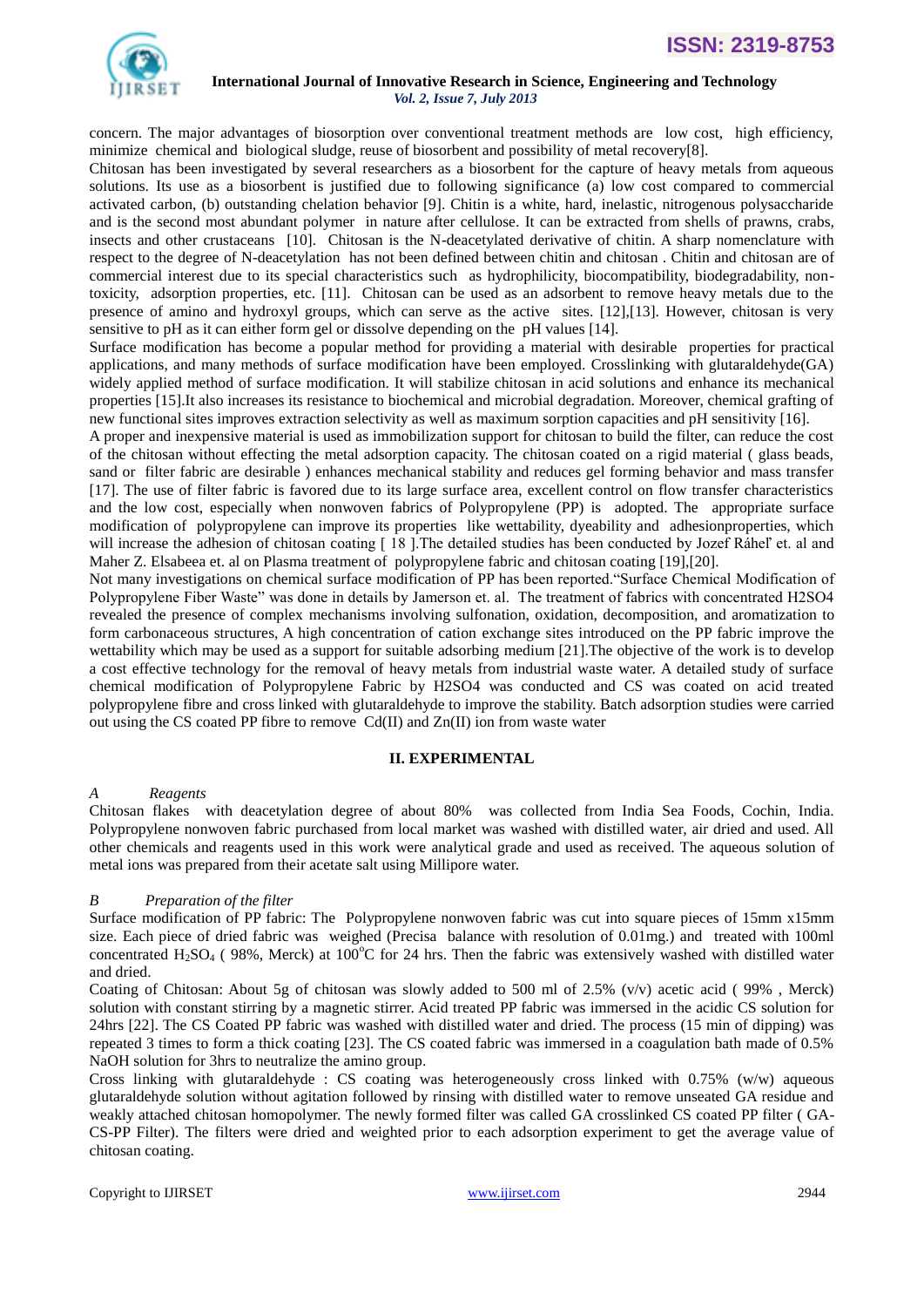

**ISSN: 2319-8753**

## *C Characterization of CS coated PP filter*

To determine the layers of Chitosan formed on the treated fabric, SEM (JEOL, JSM - 6390LV) micrographs for the GA-CS-PP Filter and acid treated fabric were taken. GA cross linked with Chitosan coating was confirmed with comparing FT IR spectrum (Thermo Nicolet, Avatar 370 with HATR Assembly) of the GA-CS-PP Filter and chitosan film. Chitosan coating on the treated fabric was confirmed by comparing FT IR Spectrum of Chitosan coated pp fabric and treated PP Fabric. The thermal properties of the CS coated PP fabric was studied using thermo gravimetric analyzer (Perkin Elmer, Diamond DT/TGA.).

## *D Batch adsorption studies*

Batch adsorption studies were carried out using the GA-CS-PP Filter to remove Cd(II) and Zn(II) ion from waste water. Single metal ion experiments were performed with  $10mg/L$ , 30 ml single metal ion solution in closed container using one piece of filter of about 0.3g weight. The magnetic stirrer was used to equilibrate the solution. The equilibration time was 24hrs. The filter was removed and filtrate was analyzed using ICP AES system (Thermo Electron, IRIS intrepid II).

Metal intake was computed by using the following expression

$$
Qe (mg/g) = \frac{(Co-CI)}{m}V
$$
 (1)

where Co and C1 are metal concentration before and after adsorption(mg/L), V is the volume of adsorbent(L) and m is the weight of adsorbent(g).

Percentage adsorption = 
$$
\frac{(Co - CI)}{Co}x100
$$
 (2)

The effect of pH of the solution on the adsorption capacity of GA-CS-PP filter was studied with varied pH range from 3.0 to 7.0 with metal ion concentrations of 10mg/L and 30 mg of filter. The pH of the solution was adjusted by using 0.1 M HCl or 0.1M NaOH solution. The effect of initial concentration and contact time study help to determine the capacity of filter to remove specific metal ions in the solution at equilibrium time.

The effect of initial metal ion concentration was studied by placing a filter in solution with varying metal ion concentration of 1, 3 and 10 mg/L and pH is adjusted to 7 for ,  $Zn(II)$  and 6 for Cd(II) respectively. The suspensions were equilibrated by magnetic stirrer and kept for 24hrs. The effect of adsorption time was studied by varying time of contact of the filter with solution having a metal ion concentration of 10 mg/L and optimum pH. The suspensions were equilibrated by magnetic stirrer.

The effect of filtrate concentration was studied by varying the filter weight of 0.1, 0.2, 0.3, 0.4g  $\&$  0.6g respectively with solution having a metal ion concentration of 10 mg/L and optimum pH. The suspensions were equilibrated by magnetic stirrer.

### **III. RESULTS AND DISCUSSION**

## *A Adsorbent characterization*

The average mass difference of chitosan coated PP fabric and treated PP fabric was measured and was approximately 15 to 17% of the fabric weight.

SEM photographs of the treated PP fabric was used to observe the changes in the surface morphology. SEM images illustrate the modified surface of H2SO4 treated PP fiber (Fig.1. A  $\&$  B). Figure shows the cavities formed on the PP fiber surface due to reaction with H2SO4. The GA-CS-PP Filter SEM image shows a thin uniform layer of chitosan formed on surface of treated PP fabric (Fig.1C).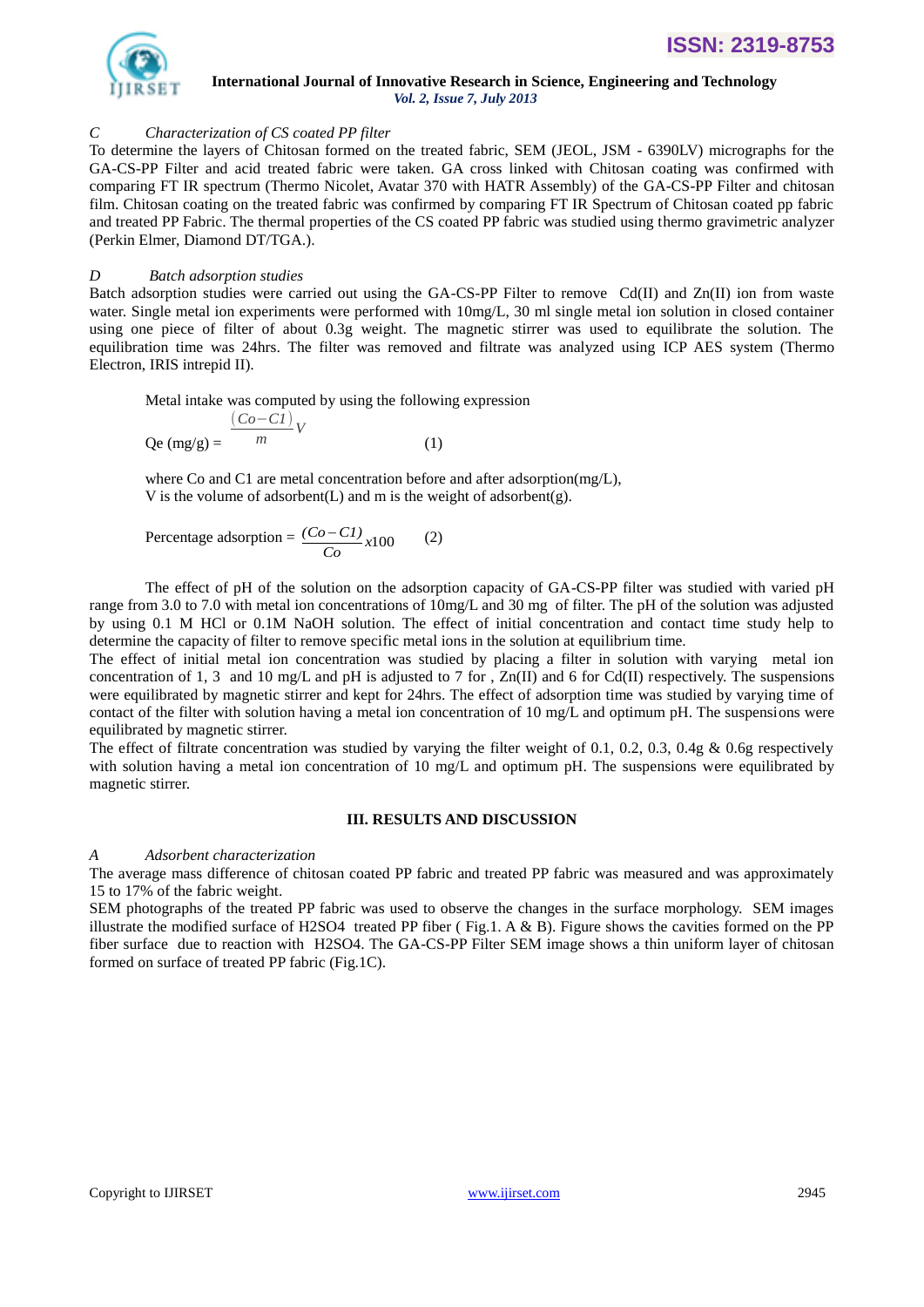



Fig.1.A







Fig.1. SEM Images, A. Polyproylene Fabric, B. Acid treated Fabric, C. Chitosan coated PP Fabric

The FTIR spectra of the glutaraldehyde cross linked Chitosan coated fabric( Fig.2 A) and acid treated fabric was taken ( Fig.2.B). The vibration frequency of the chitosan layers showed at 3356 to 3533cm-1 which was due to the stretching vibration of the NH2 and the OH, and 1723 cm-1 and 1600 cm-1 which was due to the residual carbonyl groups. This spectrum indicates the presence of chitosan coating.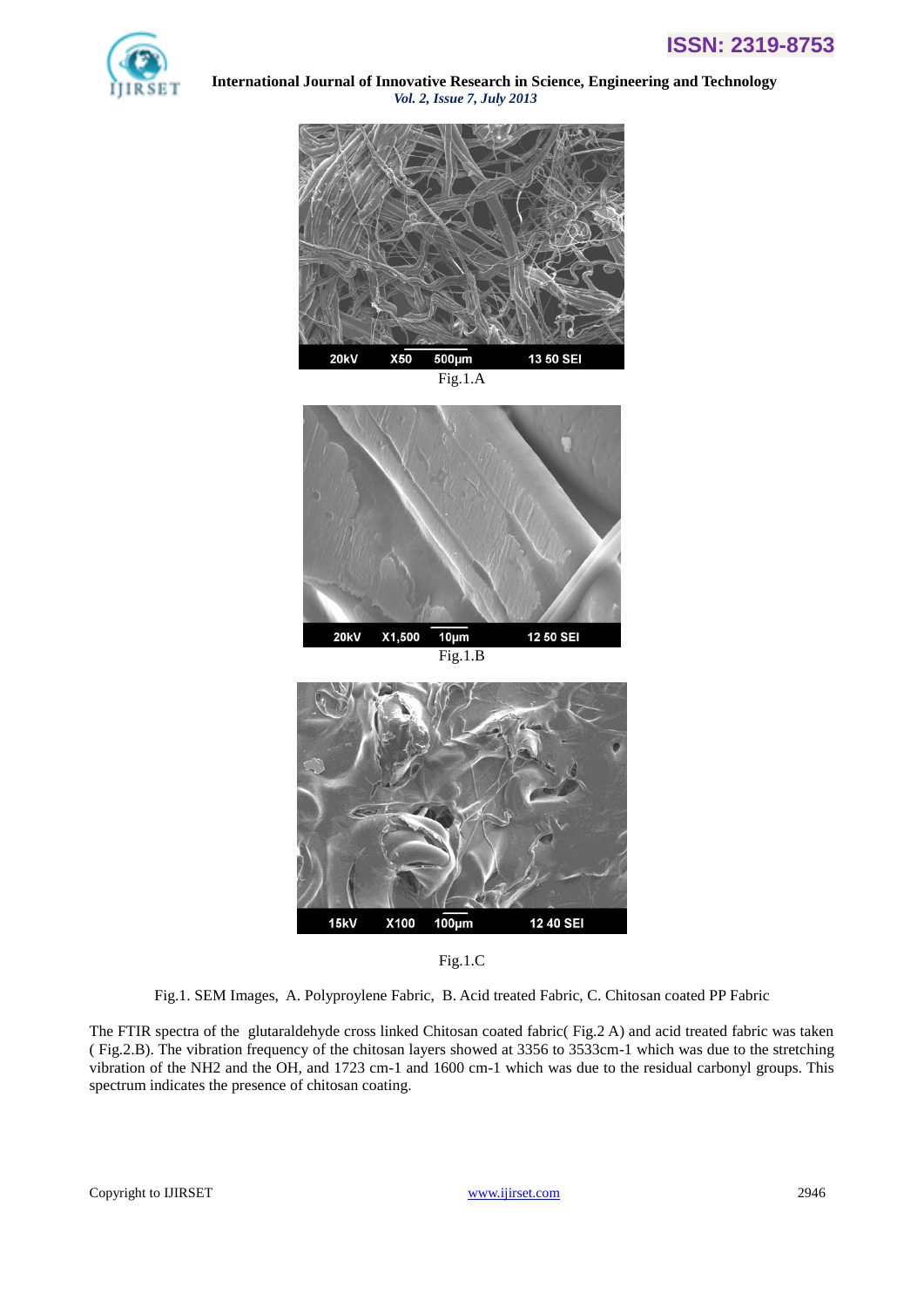



The Thermo gravimetric measurement of acid treated PP in nitrogen atmosphere shows a single weight loss at about 450oC related to the thermal decomposition of the polymer chain( Fig.3.A).TG graph of chitosan film( Fig.3.B) indicates water evaporation at  $100^{\circ}$ C and predominant stage of thermal degradation appears at  $275{\cdot}300^{\circ}$ C caused by depolymerisation of chitosan chain ( 70% weight lose). TG graph of Chitosan coated PP filter ( Fig.3. C) pointed out presence of chitosan as well as % of chitosan coated on the filter. The weight loss at  $300^{\circ}$ C indicates the chitosan decomposition and about 16% drop in mass of the sample is observed at this point is the direct indication of 16% of chitosan samples burned out from film. This result indicates the chitosan coating on pp fabric was about 16% of the filter weight.

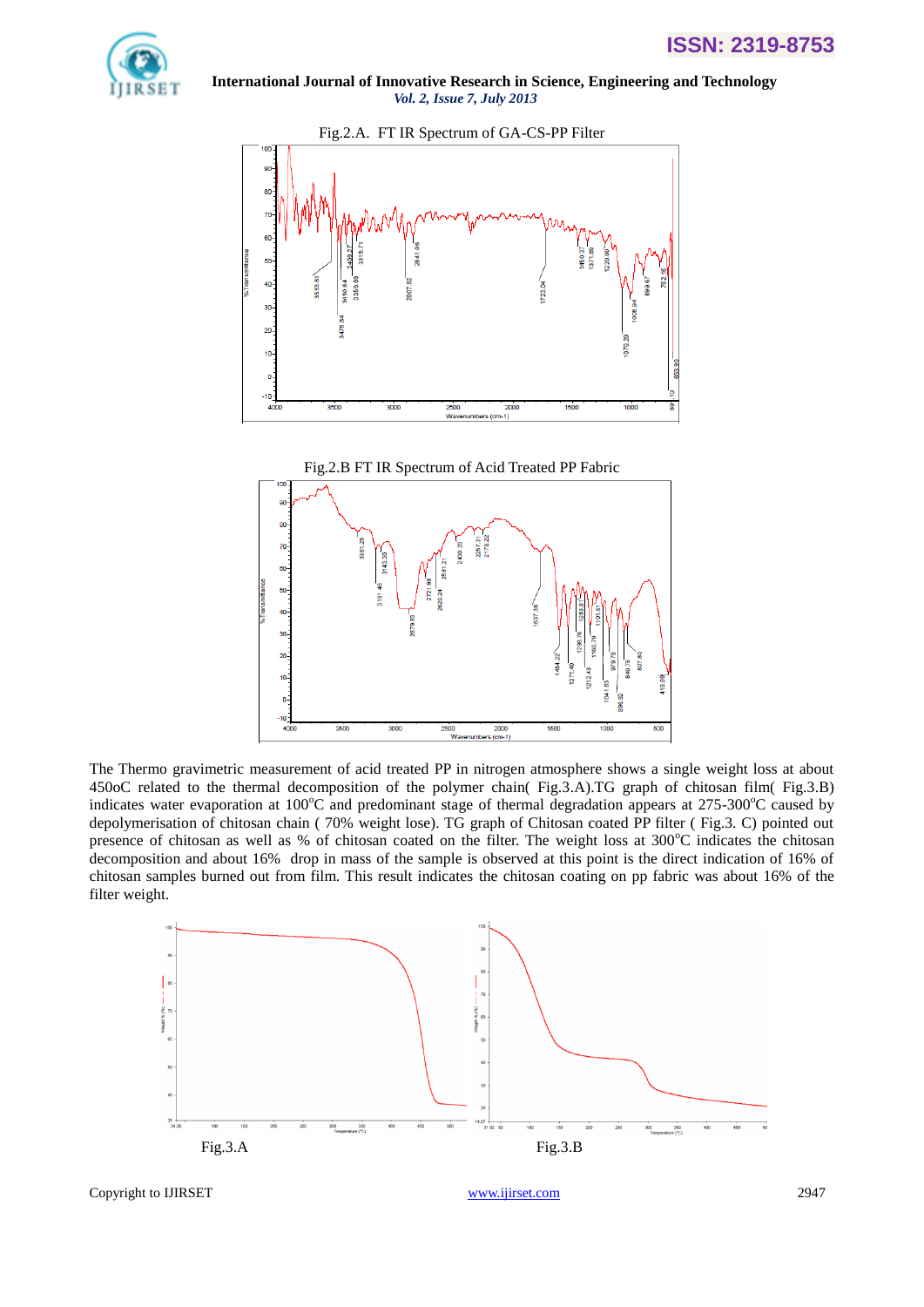.



 **International Journal of Innovative Research in Science, Engineering and Technology** *Vol. 2, Issue 7, July 2013*



Fig.3.C

Fig. 3 Thermo gravimetric measurement of A. Acid treated PP , B. Chitosan film, C. Chitosan coated PP filter

## *B The effect of pH on adsorption of metal ions.*

Experiments were conducted to determine the optimum pH for the Cd(II) and  $Zn(II)$  ion uptake by varying pH from 3 to 7, while keeping all other parameters constant. The graph ( Fig.4) shows that the metal uptake by chitosan was pH dependent. The metal ion adsorption by the filter was found to be increased with the pH of the solution. Since the amino groups on the adsorbent surface get protonated at very low pH. The electrostatic interaction between the adsorbent surface and the metal ions to be adsorbed are electro statically repulsive [24]. However a favourable increase in adsorption as observed at higher pH, due to the formation of metal complexes. Maximum uptake pH for Zn(II) and Cd(II) are 7 and 6 respectively. It can be noted that metal ion uptake depends on the pH of the solution and GA-CS-PP filter can be effectively used for slight acidic and neutral solution



Fig.4. Effect of pH on metal ion adsorption of filter

*C Effect of Initial concentration and contact time*  The effect of initial metal ion concentration of 1 mg/L to 10mg/L on the adsorption of Cd(II) & Zn (II) into GC-CS-PP Filter was also examined. Table I list the percentage removal and absorption capacity at different initial concentration.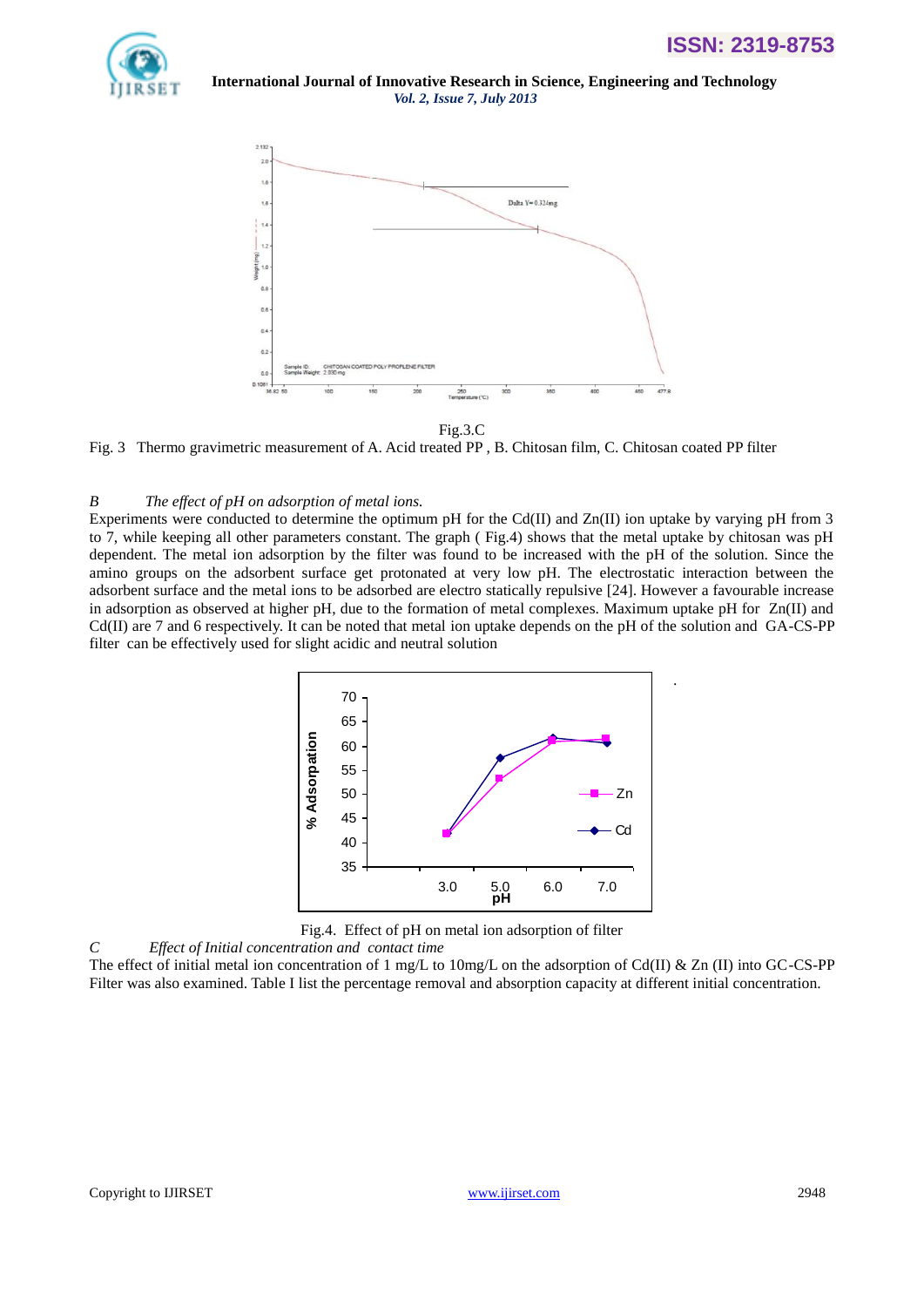

| Cd(II) Concentration<br>(mg/L) | % removel | Qe (mg/g) |
|--------------------------------|-----------|-----------|
| 0.71                           | 98.88     | 0.08      |
| 3.81                           | 89.51     | 0.43      |
| 10.22                          | 61.82     | 0.95      |
|                                |           |           |
| Zn(II) Concentration<br>(mg/L) | % removel | Qe (mg/g) |
| 1.08                           | 98.98     | 0.11      |
| 3.04                           | 83.56     | 0.36      |

**Table I. ADSORPTION STUDY OF GC-CS-PP FILTER**

The Table-1 shows that increase in the initial concentration of  $Zn(\Pi)$  and  $Cd(\Pi)$  ion leads to increase in the adsorption capacity of GA-CS-PP filter as a function of contact times. The mass transfer effects and concentration gradient are directly proportional to the initial concentration

The fig.5 shows that adsorption equilibrium was gradually attained and major portion of the metal ion got adsorbed in the initial stage. Depending on the initial concentrations about 70–80% removal of metal ion was achieved during the first 4hrs of the contact time, The equilibrium time was about 6 hrs. The equilibrium adsorption capacity of  $Zn(\Pi)$  and Cd(II) are 0.91 and 0.95 mg/g respectively. Cd(II) ions found to be more compared to Zn ions. This indicates the metal uptake of the filter, Qe may be based on ionic size [25]. Adsorption isotherm of the filter can be prepared using the data.



Fig.5. Effect of Initial concentration and contact time of Cd(II) & Zn(II) ions into Chitosan coated PP filter.

## *D The effect of adsorbent dosage*

The adsorption has a great effect on adsorption process. The graph ( Fig. 6) shows that the removal efficiency increased as the adsorbent dosage increased. Increasing the amount of adsorbent, will increases the availability of active sites of the adsorbent. Therefore, adsorption percentage and efficiency will also increases. The optimum value filter dosage for 10mg/L of ion solution was 0.3g for both Cd(II) & Zn (II) ions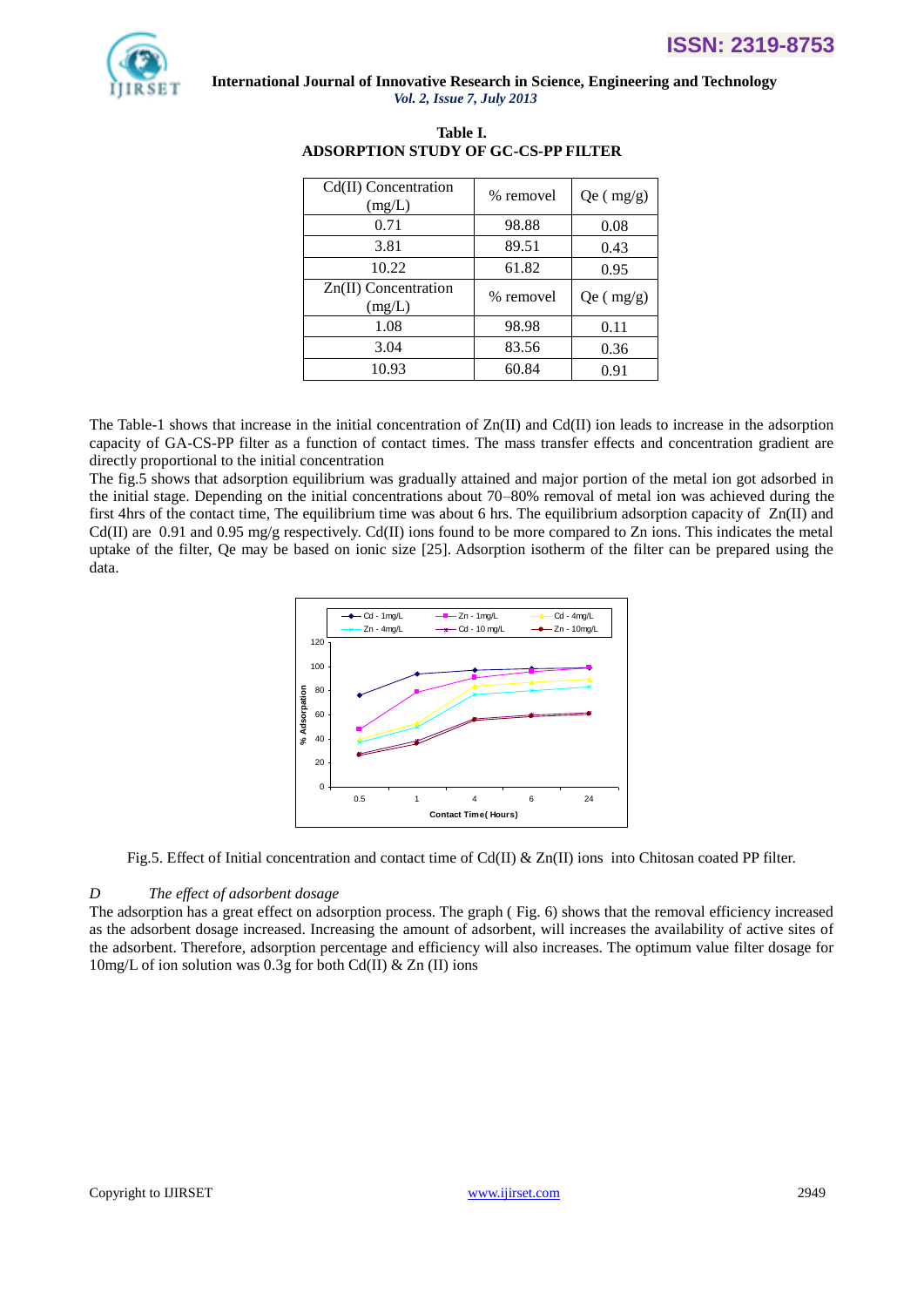

**ISSN: 2319-8753**

*Vol. 2, Issue 7, July 2013*



Fig.6 The effect of adsorbent dosage

#### **IV. CONCLUSION**

Chitosan was effectively coated on modified polypropylene fabric. About 16% by weight of chitosan was found coated on the PP fabric. The newly prepared biosorbent GA-CS-PP filter shows high efficiency in removing Zn(II) and Cd(II) ions from aqueous solution. The amount of metal ion uptake by the filter depends on the pH of the solution The equilibrium adsorption capacity of the adsorbent for Zn (II) and Cd (II) for  $10 \text{mg/L}$  solution are 0.91 and 0.95 mg/g respectively. In conclusion "glutaraldehyde crosslinked chitosan coated polypropylene filter, (GA-CS-PP Filter)" can be packed in a waste water treatment column and it can be used as a cost-effective method for industrial effluent treatment.

### **ACKNOWLEDGEMENT**

All experiments were performed at Sophisticated Analytical Instrument facility (SAIF) at STIC, Cochin. The author is thankful to The Director and staff of STIC for their support. Author also thankful to Dr.Shibu M Eappen, SAIF Cochin for his support for preparing the document.

#### **REFERENCES**

- [1] Wayne G Landis, Ruth M Sofield & Ming-Ho Yu "Introduction to Environmental Toxicology: Molecular Substructures to Ecological Landscapes". Fourth Edition, CRC Press, Taylor & Francis Group, New York.
- [2] James W Moore, & S Ramamoorthy, " Heavy Metals in Natural Waters: Applied Monitoring and impact Assessment". Springer-Verlag, New York Berlin Heidelberg Tokyo.
- [3] N. Ahalya, T.V. Ramachandra and RD. Kanamadi "Review Paper:Biosorption of Heavy Metals" Res. J. Chem. Environ, Vol. 7 (4), (2003)
- [4] Bansal R.C., Goyal M. "Activated carbon adsorption", CRC Press 2005.
- [5] Nan Li, Renbi Bai, and Changkun Liu "Enhanced and Selective Adsorption of Mercury Ions on Chitosan Beads Grafted with Polyacrylamide via Surface-Initiated Atom Transfer Radical Polymerization", Langmuir, Vol.21, pp.11780-11787 (2005)
- [6] Jodra, Y, F Mijangos, ["Cooperative Biosorption of Copper on Calcium Alginate Enclosing Iminodiacetic Type Resin"](http://pubs.acs.org/doi/abs/10.1021/es020192t) Environ. Sci. Technol. Vol. 37, pp.4362-4367 (2003).
- [7] Maria X. Loukidou, Thodoris D. Karapantsios, Anastasios I. Zouboulis, and Kostas A. Matis. ["Diffusion Kinetic Study of Chromium\(VI\)](http://pubs.acs.org/doi/abs/10.1021/ie034132n)  Biosorption by [Aeromonas caviae"](http://pubs.acs.org/doi/abs/10.1021/ie034132n) Ind. Eng. Chem. Res. Vol.43, pp.1748-1755 (2004).
- [8] S. Murugavelh and D.Vinothkumar "Removal of heavy metals from waste water using different biosorbents Current World Environment" Vol. 5(2), 299-304 (2010)
- [9] Mojdeh owlad,Mohamed Kheireddine Aroua, Wan Ashri Wan Daud, Sacid Baroutian. ["Removal of Hexavalent Chromium-Contaminated Water and](http://link.springer.com/article/10.1007/s11270-008-9893-7)  [Wastewater: A Review."](http://link.springer.com/article/10.1007/s11270-008-9893-7) Water Air Soil Pollut Vol. 200, PP. 59-77( 2009)
- [10] W.S. Wan Ngaha,, L.C. Teonga, M.A.K.M. Hanafiah, "Adsorption of dyes and heavy metal ions by chitosan composites: A review" Elsevier Carbohydrate Polymers Vol.83, pp.1446–1456, (2011).
- [11] Majeti N.V. Ravi Kumar, "A review of chitin and chitosan applications" Elsevier Reactive & Functional Polymers Vol.46, pp.1–27, (2000).
- [12] R.A.A. Muzzarelli (Ed.), "Natural Chelating Polymers", Pergamon Press, New York, p. 83, (1973).
- [13] J.P. Zikakis (Ed.), "Chitin, Chitosan and Related Enzymes", Academic Press, Orlando, p. XVII.(1984).
- [14] Chiou, M. S, Ho, P. Y., & Li, H. Y. "Adsorption of anionic dyes in acid solutions using chemically cross-linked chitosan beads", Dyes and Pigments, Vol.60, pp. 69–84. (2004).
- [15] Rodrigo S. Vieira, Marisa M. Beppu, "Interaction of natural and crosslinked chitosan membranes with Hg(II) ions Colloids and Surfaces" Physicochem. Eng. Aspects Vol.279,pp.196–207, (2006).

[16] Guibal e,1 t. Vincent, I r. Navarro Mendoza, "Synthesis and Characterization of a Thiourea Derivative of Chitosan for Platinum Recovery", Journal of Applied Polymer Science ,John Wiley & Sons, Inc. Vol. 75, pp.119 –134 (2000)

- [17] Meng-Wei Wan, Ioana G. Petrisor, Hsuan-Ting Lai, Daeik Kim, Teh Fu Yen "Copper adsorption through chitosan immobilized on sand to demonstrate the feasibility for in situ soil decontamination", Carbohydrate Polymers Vol.55,pp. 249–254, (2004).
- [18] Ferrero, F., & Bongiovanni, R. "Improving surface properties of cellophane by air plasma treatment", Surface and Coatings Technology, Vol.200, pp.4770–4776. (2006).
- [19] Jozef Ráheľ , Vojtěch Procházka, Miroslav Zahoranb, And Dan Erben , "Removal of copper metal ions from aqueous solutions by plasma made chitosan filter" Chem. Listy Vol.102, pp.s1432−s1435 (2008) II Central European Symposium on Plasma Chemistry 2008 s1432
- [20] [Maher Z. Elsabeea,](http://www.sciencedirect.com/science?_ob=RedirectURL&_method=outwardLink&_partnerName=27983&_origin=article&_zone=art_page&_linkType=scopusAuthorDocuments&_targetURL=http%3A%2F%2Fwww.scopus.com%2Fscopus%2Finward%2Fauthor.url%3FpartnerID%3D10%26rel%3D3.0.0%26sortField%3Dcited%26sortOrder%3Dasc%26author%3DElsabee,%2520Maher%2520Z.%26authorID%3D7003985688%26md5%3D76433855afada6a0ad1b4b3be4a7950a&_acct=C000056699&_version=1&_userid=2241385&md5=94961396024f001a6c39656586d7b11f) [Entsar S. Abdoub,](http://www.sciencedirect.com/science?_ob=RedirectURL&_method=outwardLink&_partnerName=27983&_origin=article&_zone=art_page&_linkType=scopusAuthorDocuments&_targetURL=http%3A%2F%2Fwww.scopus.com%2Fscopus%2Finward%2Fauthor.url%3FpartnerID%3D10%26rel%3D3.0.0%26sortField%3Dcited%26sortOrder%3Dasc%26author%3DAbdou,%2520Entsar%2520S.%26authorID%3D22978615000%26md5%3D944e97061c228f7fd441134ab41b9977&_acct=C000056699&_version=1&_userid=2241385&md5=d09eb84685f1c8825a7ec88cef223f06) [Khaled S.A. Nagyb](http://www.sciencedirect.com/science?_ob=RedirectURL&_method=outwardLink&_partnerName=27983&_origin=article&_zone=art_page&_linkType=scopusAuthorDocuments&_targetURL=http%3A%2F%2Fwww.scopus.com%2Fscopus%2Finward%2Fauthor.url%3FpartnerID%3D10%26rel%3D3.0.0%26sortField%3Dcited%26sortOrder%3Dasc%26author%3DNagy,%2520Khaled%2520S.A.%26authorID%3D22980981600%26md5%3Dee72bb2c40359cd30782bdf5887f9001&_acct=C000056699&_version=1&_userid=2241385&md5=6e16344ca59f42623a6998aeb3877ed1) and [Mohamed Eweisc](http://www.sciencedirect.com/science?_ob=RedirectURL&_method=outwardLink&_partnerName=27983&_origin=article&_zone=art_page&_linkType=scopusAuthorDocuments&_targetURL=http%3A%2F%2Fwww.scopus.com%2Fscopus%2Finward%2Fauthor.url%3FpartnerID%3D10%26rel%3D3.0.0%26sortField%3Dcited%26sortOrder%3Dasc%26author%3DEweis,%2520Mohamed%26authorID%3D14119449100%26md5%3Da37298e1e97f93978e17250ac65ccf28&_acct=C000056699&_version=1&_userid=2241385&md5=b4486ee1f177d4753dd8b442268eef66) "Surface modification of polypropylene films by chitosan and chitosan/pectin multilayer[" Carbohydrate Polymers,](http://www.sciencedirect.com/science/journal/01448617) [Vol 71,](http://www.sciencedirect.com/science?_ob=PublicationURL&_hubEid=1-s2.0-S0144861707X02777&_cid=271345&_pubType=JL&view=c&_auth=y&_acct=C000056699&_version=1&_urlVersion=0&_userid=2241385&md5=6f84a734d0c40290c42ac597a5927acc) pp.187-195, ( 2008).
- [21] Jamerson Peixoto Matos, Maria Terezinha Caruzo Sansiviero & Rochel Montero Lago "Surface Chemical Modification of PP Fiber Waste by H2SO4: Mechanistic Investigation and App. as cation –Exchange Absorbent".[, J. App. Polymer Sci.Vol.115, Is 6.](http://onlinelibrary.wiley.com/journal/10.1002/(ISSN)1097-4628) (2009)
- [22] Amit Bhatnagar, Mika Sillanpää, "Applications of chitin- and chitosan-derivatives for the detoxification of water and wastewater--a short review". Adv. in Colloid and Interface Science Vol.152, Issue: 1-2, pp. 26-38 (2009).